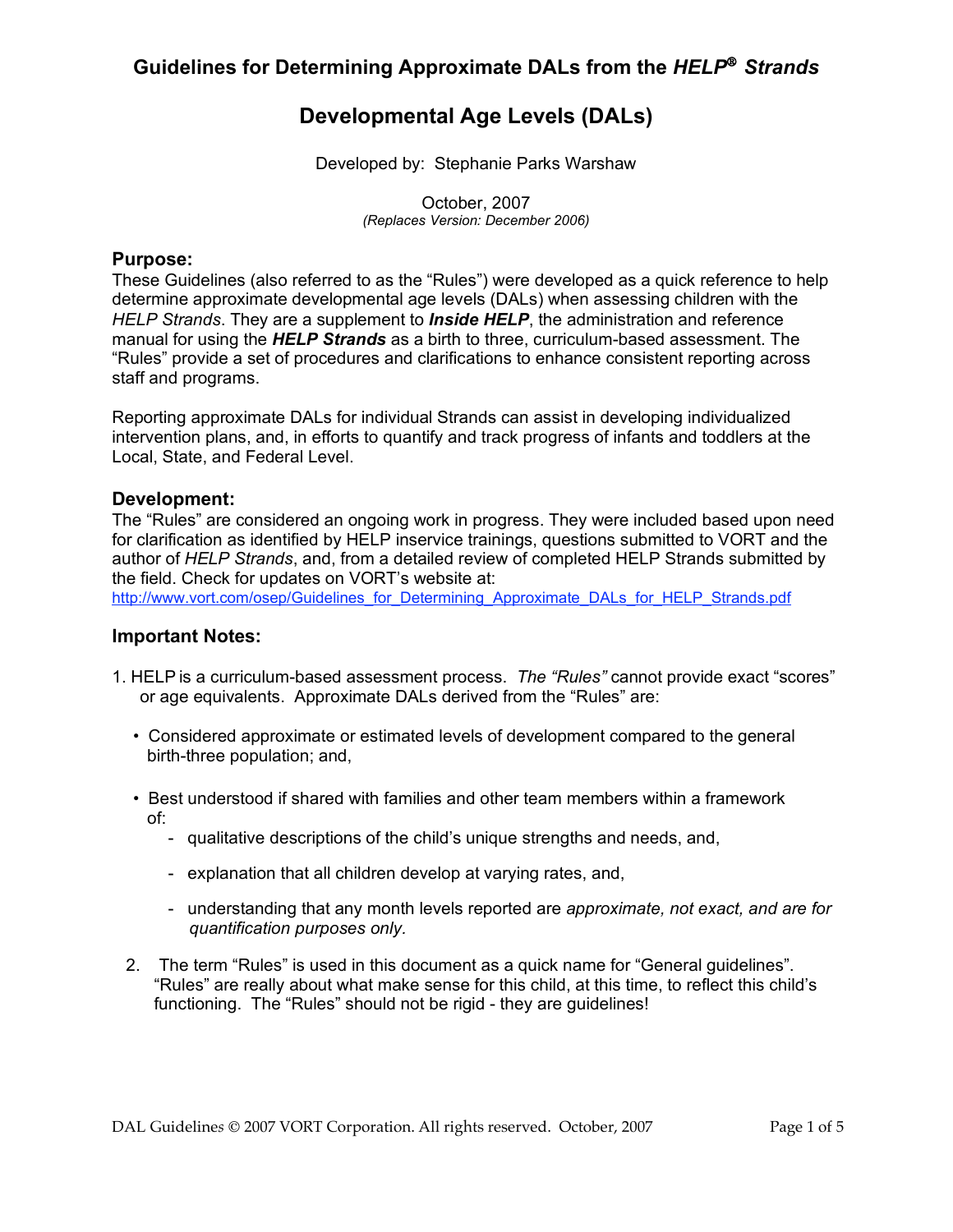## **Guidelines for Determining Approximate DALs from the** *HELP Strands*

# *The "Rules"*

## **Instructions:**

- 1. The "Rules" are only applicable to the *HELP Strands*. They provide a guide to determine an approximate DAL for individual Strands within a Domain, e.g., Strand 1-1 'Development of Symbolic Play', which is a strand within the broader Cognitive domain.
- 2. The "Rules" should only be used by professionals who use *Inside HELP* with the *HELP Strands* within the context of the stated "Purpose" and "Important Notes" on page 1.
- 3. If you are viewing the "Rules" online, click the blue underlined example links to view samples of completed *HELP Strand*s that demonstrate the "rule".
- 4. Individual skill items must be credited and recorded correctly prior to determining approximate DALs for the Strands. Use the "Credit key", skill definitions, and credit criteria from *Inside HELP* and *HELP Strands* to insure proper recording and consistent and accurate skill crediting.
- 5. Sometimes a child may display persistent atypical or dysfunctional skills and behaviors that are not typical or appropriate at any age, e.g., pervasive repetitive behaviors, self destructive behavior, obligatory abnormal posturing. A description of these patterns is usually more appropriate to report than approximate DALs.

*Most important rule:* Since each situation, circumstance, and child is unique, there will always be exceptions to the "rules"

## **"Rules"**

**1. General rule - Plus, plus, minus, minus:**

Report the last age range with a "+" credit after two consecutive "+" credits followed by two "–" credits, unless the Strand ends before two "- " can be observed. Link to [example](http://www.vort.com/osep/dals/1RuleEx.pdf) for ["Rule"](http://www.vort.com/osep/dals/1RuleEx.pdf) 1.

Rationale: If a child displays two consecutive "+ +" (observed or reported) skills or behaviors in a strand *with good quality***,** you can generally assume earlier skills have been achieved because of the hierarchical nature of the *Strands.*

#### *Exceptions & Clarifications:*

- 1.1 **This "Rule" does NOT apply to Strands 0.0 or 1-5**. Skills in these Strands are conceptually based and in consecutive age order, but are not hierarchical, i.e., one skill is not necessarily dependent upon the other. Use clinical judgment if assigning age levels for Strand 1-5. It is not appropriate to assign age levels to Strand 0-0; instead report descriptions of appropriate, hyper, or hypo reactions.
- 1.2 If any skills or behaviors are credited with "A", you should check earlier skills.
- 1.3 If something "just doesn't seem right", check earlier skills.
- 1.4 If the child's chronological age (CA) falls within the final age range credited, report the child's CA, or OK, rather than the age range.
- **2. Age gaps within a Strand.** Sometimes there is a several month gap between skills within a Strand. If so, and, if the child's CA is higher than the last skill credited "+", but lower than the highest age on the next skill, report approximate DAL as "OK", or as the child's CA.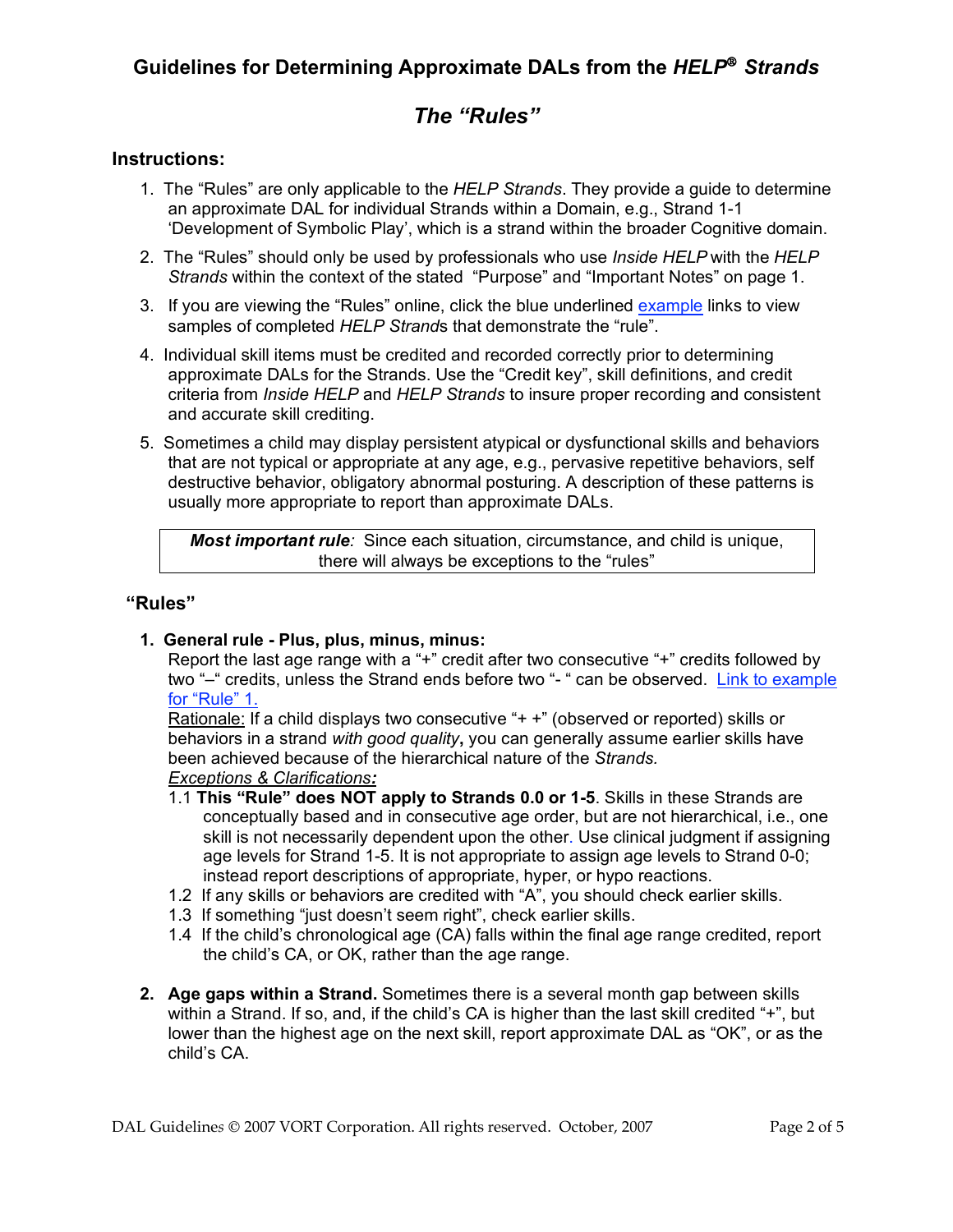## **Guidelines for Determining Approximate DALs from the** *HELP Strands*

Link to [example](http://www.vort.com/osep/dals/2RuleEx.pdf) for "Rule" 2: In Strand 1-4, an 18 month old child is credited with skill 1.67, at 12-15 mo., but not the next skill #1.98, listed as 18-22 mo. Record OK, *not* 12- 15. *Rationale:* 15-18 mo. implies a delay. Typically developing children can develop skill 1.98 anytime between 18 to 22 months and this child is not yet 22 months .

- **3. Add "A" atypical to, or in place of the Strand approximate DAL, whenever skills in a strand are recorded as "A" because of quality concerns.** This is very important to help insure that needs are identified regardless of DAL, appropriate interventions are planned, and, progress is measured. Criteria for "A" is listed for each applicable skill in *Inside HELP.*
	- 3.1 **If a child displays atypical behaviors for most skills in a Strand or behaviors that are not typical at any age for most items, do not assign an age range, only "A".**

Link to [example](http://www.vort.com/osep/dals/3.1RuleEx.pdf) for "Rule" 3.1: In Strand 3-4, 'Weight-bearing in Standing', a 6 month old displays abnormal muscle tone & postures. Although he demonstrated some weight-bearing skills up to 6 months, he does so with abnormal patterns and postures. Record "A" for this strand rather than an approximate DAL. When writing reports or planning interventions describe child's motor patterns and needs rather than noting a DAL.

3.2 **If only one or two skills in a Strand were assessed as "A", add "A" to the approximate DAL.**

Link to [example](http://www.vort.com/osep/dals/3.2RuleEx.pdf) for "Rule" 3.2 In Strand 5-4, 'Learning Rules and Expectations', a 15 month old displayed skills and behaviors up to 15 months but a few are extreme. Record "15 A" for data collection or other quantification purpose, however, a report for planning and evaluation would say something like, *"Johnny displays many behaviors in this area that are typical for a child his age, however, some of his behavior is extreme and is interfering with daily activities for him and his family (list examples)"*.

3.3 **Add "A" to the DAL for a Strand that assesses, "Left" and "Right" (e.g., left and right grasp or reach) when skills are observed on one side but not on the opposite side**.

Link to [example](http://www.vort.com/osep/dals/3.3RuleEx.pdf) for "Rule" 3.3 10 month old child displays reaching skills up to 10 months but only using his left arm. For data entry or other quantification purposes Approximate DAL = 10 A. However, a curriculum planning and assessment report would say something like, "Johnny displays reaching skills (give examples) appropriate for age with his left arm, but he avoids or stiffens right arm"

- **4. Always assess, and consider skills highlighted with an \* (asterisk) when assigning an approximate DAL to a Strand,** even if the skill is far below the child's age. These are considered foundational lifetime core skills, and should always be evaluated regardless of age. If the skill is missing or atypical, record "A" for that skill, and add "A" to the approximate DAL assigned to the Strand. Link to [example](http://www.vort.com/osep/dals/4RuleEx.pdf) for "Rule" 4: Skill 5.04 "Establishes eye contact", under Strand 5-1 'Attachment/Separation/Autonomy': If the child rarely looks at people, record "A" for that item *and* add an "A" to the approximate DAL for Strand 5-1.
- **5. Recording N/A.** Do not include individual skills/behaviors assessed as " **N/A"** in your computations to determine approximate developmental age level nor to measure progress.

DAL Guidelines  $\odot$  2007 VORT Corporation. All rights reserved. October, 2007 Page 3 of 5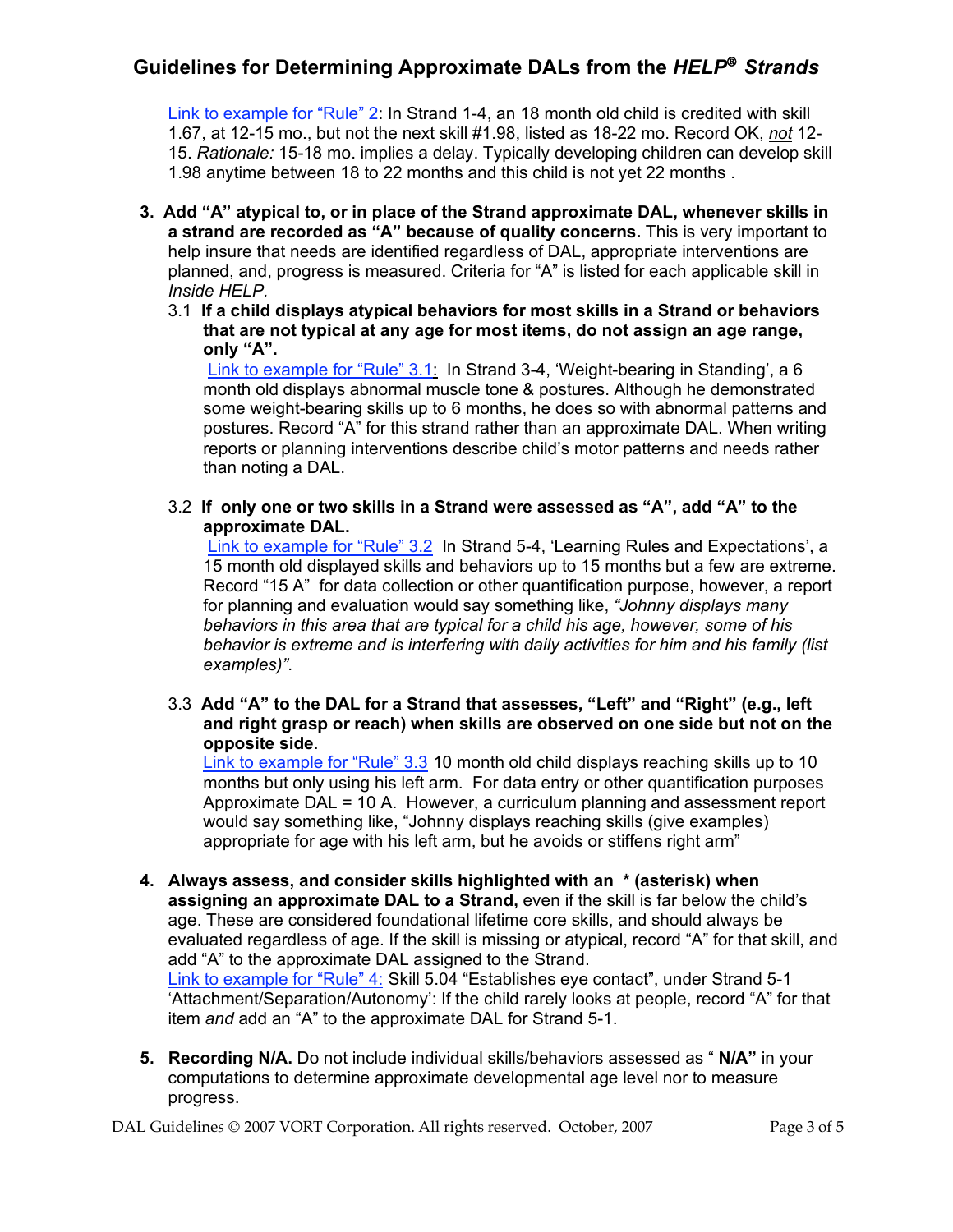## **Guidelines for Determining Approximate DALs from the** *HELP Strands*

## **a. "N/A" at the Skill level**:

(1) **Some HELP Skills/behaviors are for anticipatory guidance only. For these skills and behaviors, mark "N/A" rather than "-".** These skills and "N/A" instructions are noted in the definition of applicable skills listed in the HELP Strands assessment booklet.

Link to [example](http://www.vort.com/osep/dals/5a-1-RuleEx.pdf) for "Rule" 5a(1) Strand 3-2 'Supine', skill 3.35 "Raises hips ... in supine".

- (2) **Since most skills within a Strand are in hierarchal order, skills build into more complex or difficult skills with age. Therefore, when applicable, if a child does not appropriately display an earlier skill, record "N/A" rather than "-''** so that it is not considered when determining an approximate DAL. Link to [example](http://www.vort.com/osep/dals/5a-2-RuleEx.pdf) for "Rule" 5a(2) Strand 1-4C, 'Cause and Effect': if child displays skill 1.50 "Guides action on toy manually", you can assume the child can accomplish prior skill 1.24 "Touches toy or adult hand to restart an activity". Therefore, if you do not the see the child do this, do not mark "-". Leave blank or record "N/A".
- **b. "N/A" at the Strand level:** Record "N/A" for an entire Strand when the Strand is not appropriate to assess due to age, disability or circumstance. In these situations, do not consider the Strand when determining approximate DALs, but provide explanation.
	- (1) Some areas of development may be inappropriate to assess due to a child's disability, e.g. Strand 1-6 A. "Picture Concepts" for a child who is blind, or "Advancing Postural Control and Motor Planning" skills for a child who is nonambulatory. If however you are able to adapt skills in a Strand to accommodate a child's disability (see Strand Prefaces in *Inside HELP*), continue with determining approximate DAL and add a notation about the adaptation (see Rule 12)
	- (2) Some areas of development may be inappropriate to assess due to a child's age or circumstance. Link to [examples](http://www.vort.com/osep/dals/5b-1-RuleEx.pdf) for "Rule" 5b(2), [example](http://www.vort.com/osep/dals/5b-2-RuleEx.pdf) 1, example 2
- **6. Usually you do not need to consider isolated "-'' credits when determining approximate DALs.** All skills are not necessary, appropriate, or relevant to all children. It is normal *not* to demonstrate all skills. Use clinical judgment when an isolated "-" should be considered.

Link to [example](http://www.vort.com/osep/dals/6RuleEx.pdf) for "Rule" 6 Strand 1-7 A, 'Matching and Sorting': Although this child did not match black and white colors (skill 1.137) he demonstrated other matching and sorting skills. His mother reported that her child's toys are mostly primary colors. Skill 1.139, "Matches identical simple pictures", was marked "N/A" because it was not assessed since materials were not available, and, since this child displayed a higher level skills, i.e., "Can match similar pictures" (skill 1.145), per "Rule" 1. *Exception*: Skills marked with **\*** (asterisk) are considered foundational core skills. They are **always** relevant and should always be assessed, per "Rule" 4.

**7. 'Aging-out':** If the child is older than, but within a few months of, the age of the last skill in the strand (which the child displayed with good quality), record "OK" for the approximate DAL. Link to [example](http://www.vort.com/osep/dals/7RuleEx.pdf) for "Rule" 7 9 month old displays final skill in Strand 4-1 'Visual responses and tracking', which ends at 5-6 months. Record "OK" rather than 5-6 mo. for this strand since that could imply a delay in visual tracking*.*